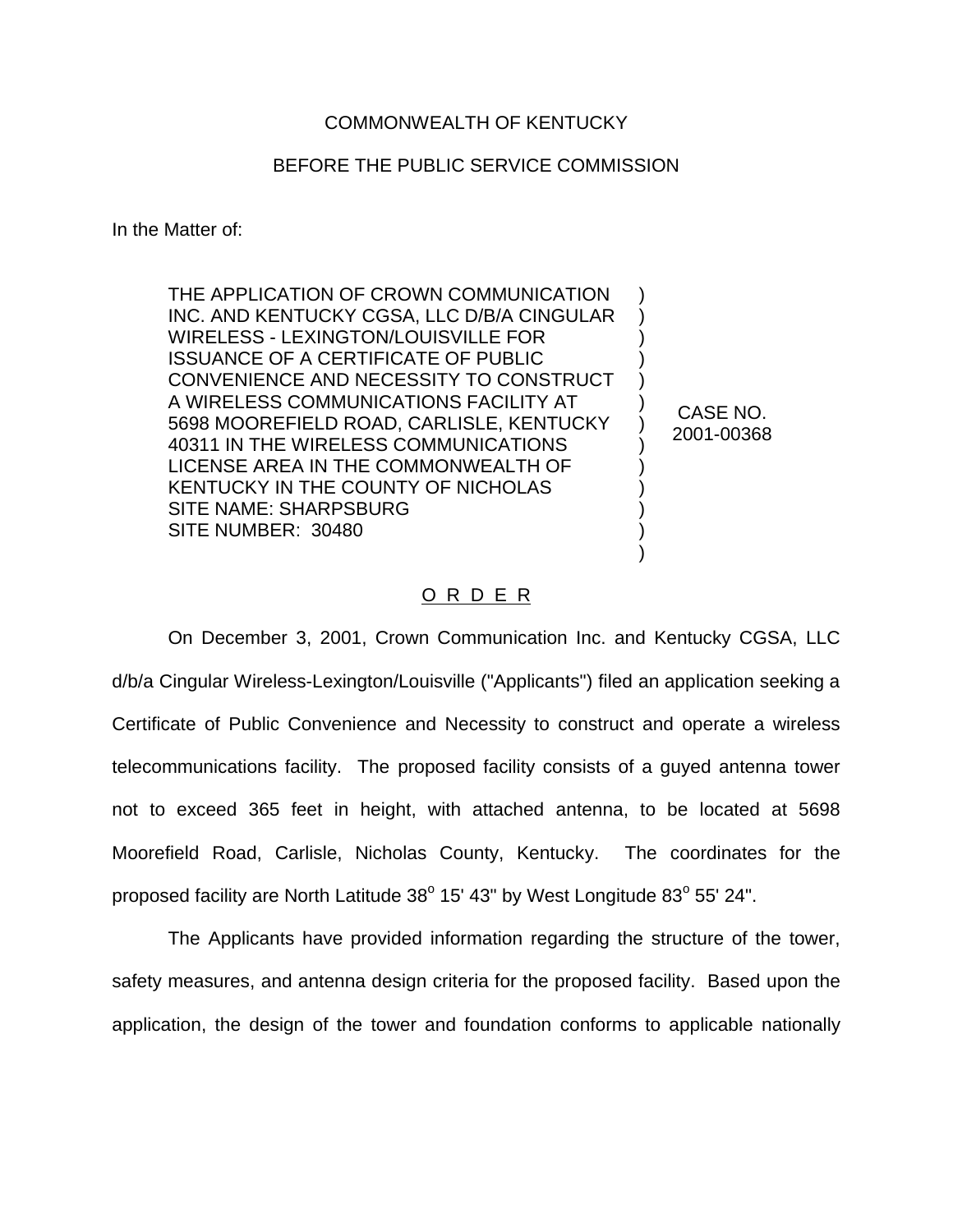recognized building standards, and a Licensed Professional Engineer has certified the plans.

Pursuant to 807 KAR 5:063, the Applicants have notified the Nicholas County Judge/Executive of the proposed construction and, to date, no comments have been filed. The Applicants have filed applications with the Federal Aviation Administration ("FAA") and the Kentucky Airport Zoning Commission ("KAZC") seeking approval for the construction and operation of the proposed facility. Both decisions are pending.

The Applicants have filed evidence of the appropriate notices provided pursuant to 807 KAR 5:063. The notices solicited any comments and informed the recipients of their right to request intervention. To date, no intervention requests have been filed with the Commission.

Pursuant to KRS 278.280, the Commission is required to determine proper practices to be observed when it finds, upon complaint or on its own motion, that the facilities of any utility subject to its jurisdiction are unreasonable, unsafe, improper, or insufficient. To assist the Commission in its efforts to comply with this mandate, the Applicants should notify the Commission if they do not use this antenna tower to provide service in the manner set out in their application and this Order. Upon receipt of such notice, the Commission may, on its own motion, institute proceedings to consider the proper practices, including removal of the unused antenna tower, which should be observed by the Applicants.

The Commission, having considered the evidence of record and being otherwise sufficiently advised, finds that the Applicants have demonstrated that a facility is

-2-